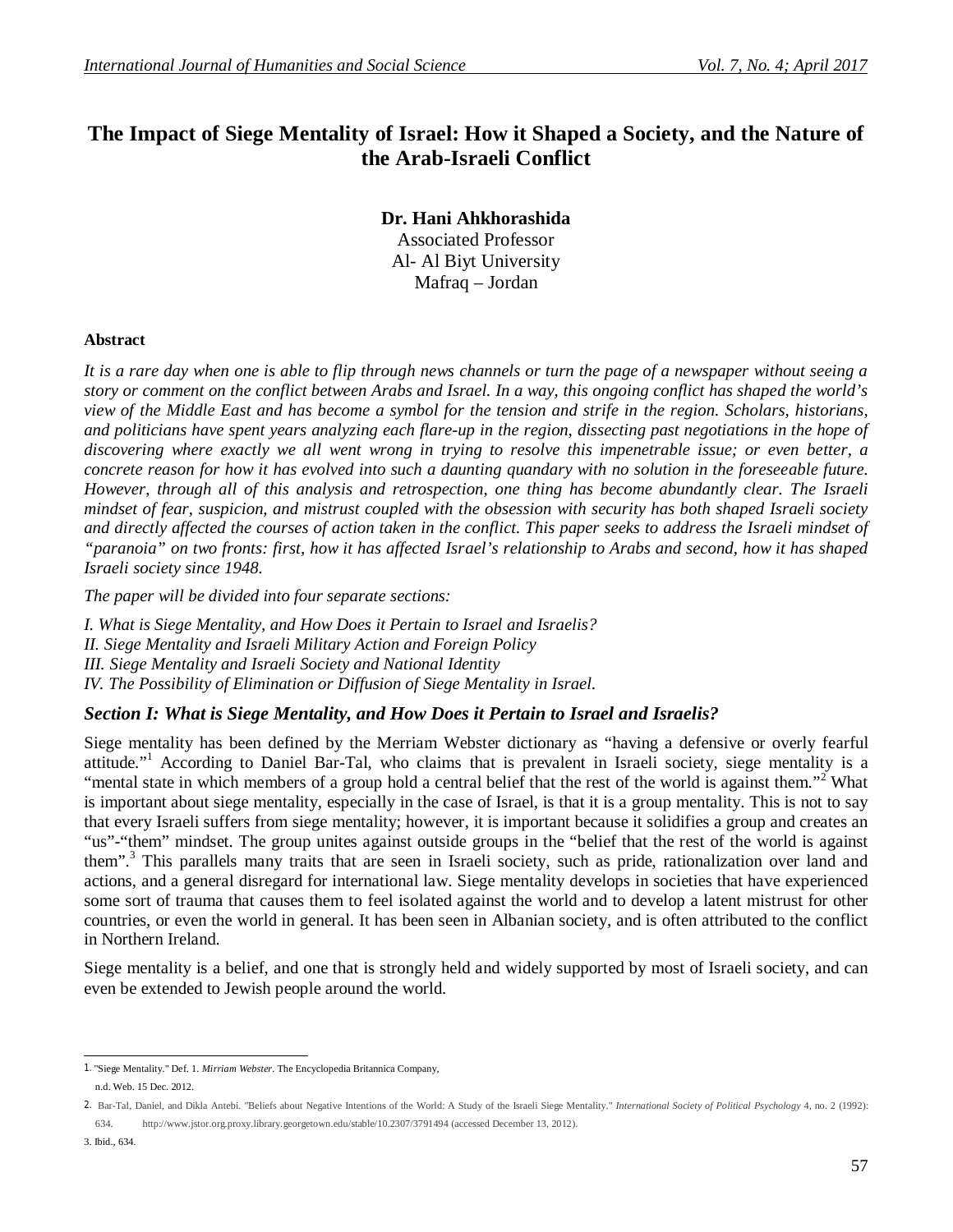Shared beliefs can shape the culture and ethos of a society. Unlike paranoia, siege mentality, as stated earlier, is present in a group and therefore creates the phenomenon of group thought in the society. Typically, a group or society that has suffered a great trauma will define itself by its struggle against other groups because this satisfies the need for solidarity.<sup>4</sup> A statement made by the former prime minister, Yitzhak Rabin, on 11 November 1995 exemplifies this belief in Israel. He stated, "We must all fight as one man for the aims we believe in for the sake of the Jewish people and the state of Israel."<sup>5</sup>. The fact that this was said by a political leader in power demonstrates that this sentiment was prevalent among Israelis at the time, and beliefs frequently provoke action. If a society is convinced that it is a victim and is constantly being attacked, it will react in such a way, an idea might explain Israel's affinity for the "preemptive strike."

There is much evidence to support the manifestation of a siege mentality in Israel. According to Bar-Tal and Antebi, "[it] is a consequence of a long history of past experiences which left their mark on the Jewish Psyche and imprinted the emerging Israeli Ethos."<sup>6</sup> Jewish people have essentially been exiled from every nation or society of which they were part, from the Roman period, the expulsion of the Jews in Spain, and through the holocaust. Having been the victim for so long, and suffering such horrific genocide, it seems natural that the Jewish people would suffer from the "latent hysteria that stems directly from this source."<sup>7</sup> Why would they believe that they have a friend in the world when the world stood and watched as millions were slaughtered? It is this mindset that creates isolation within Israeli society and the belief that they can rely only on themselves, since the world has always failed them in a time of need. This belief was only amplified by the fact that in its first thirty years of existence there were numerous attempts by the Arabs to annihilate the Israeli state.<sup>8</sup>

#### *Part II: Siege Mentality and Israeli Military Action and Foreign Policy*

Nowhere has Israel's siege mentality been more evident than in its foreign policy. A study by Bar-Tal and Antebi of Israeli college students found that the siege mentality is especially prevalent among two groups: students with hawkish political views, and religious students, two groups that are often in power in the Israeli state.<sup>9</sup> Countless statements have been made by Israeli leaders that demonstrate the siege mentality, and historically their foreign policy has only reinforced this theory. This section explores this idea further.

Security is a major concern for the Israeli state, and it "has been defined as a basic need which individuals strive to fulfill."<sup>10</sup> In a state such as Israel, forced to fend off threats for most of its existence, this could not be more true. In fact, one could argue that for most of the time, Israeli political views have been modeled directly on this obsession with security, as there is a constant fear that with complacency can come the destruction of the beloved nation. In fact, many Israeli's believe that security "must be achieved as a precondition prior to any peace agreement [with Arabs]." In the same study by Bar-Tal and Antebi it was found that student's evaluation of national security influenced their vote in elections for the Knesset, and this evaluation was directly correlated with their political attitudes, demonstrating the strength of the influence of security in Israeli politics.<sup>11</sup>

Two common traits of Israeli military tactics are the preemptive strike, or a defensive strike much more severe than is warranted. A prime example of this mindset was Operation Defensive Shield, conducted in 2002 by the Israeli Defense Force (IDF) in the hopes of ending, or at least decreasing, the occurrence of suicide bombings. What ensued was a brutal and oppressive tactical strike by the IDF that alerted various human rights groups, the UN and the world at large. Operation Defensive Shield was carried out under Ariel Sharon, an extreme hawkish leader, and one must take into account the context of the situation. Israel was especially sensitive and suffered from a feeling of insecurity following the *Al-Aqsa* Intifada, did America, coming directly after the September terrorist attacks. It was a perfect situation for Israel to flex its military muscles.

9. Ibid., 643.

 4. Bar-Tal, Daniel. "Societal Beliefs About Siege." In *Shared Beliefs in a Society: Social Psychologival Analysis*. Thousand Oaks, CA: Sage Publications, 2000. 107-115.

<sup>5</sup>. Alan Johnson, Toby Greene and Lorin Bell-Cross (2015). The Life and Legacy of Yitzhak Rabin. www.fathomjournal.org.

<sup>6.</sup> Ibid., 634.

<sup>7.</sup> Bar-Tal, Daniel. "Siege Mentality in Israel." *Ongoing Production on Social Representation* 1, no. 1 (1992): 49-67.

<sup>8.</sup> Bar-Tal, Antebi; "Beliefs About Negative Intentions of the World." 634.

<sup>10.</sup> Bar-Tal, Daniel, and Daniel Jacobson. "Structure of Security Beliefs Among Israeli Students." *International Society of Political Psychology* 16, no. 3 (1995): 567-590. 11. Ibid., 587.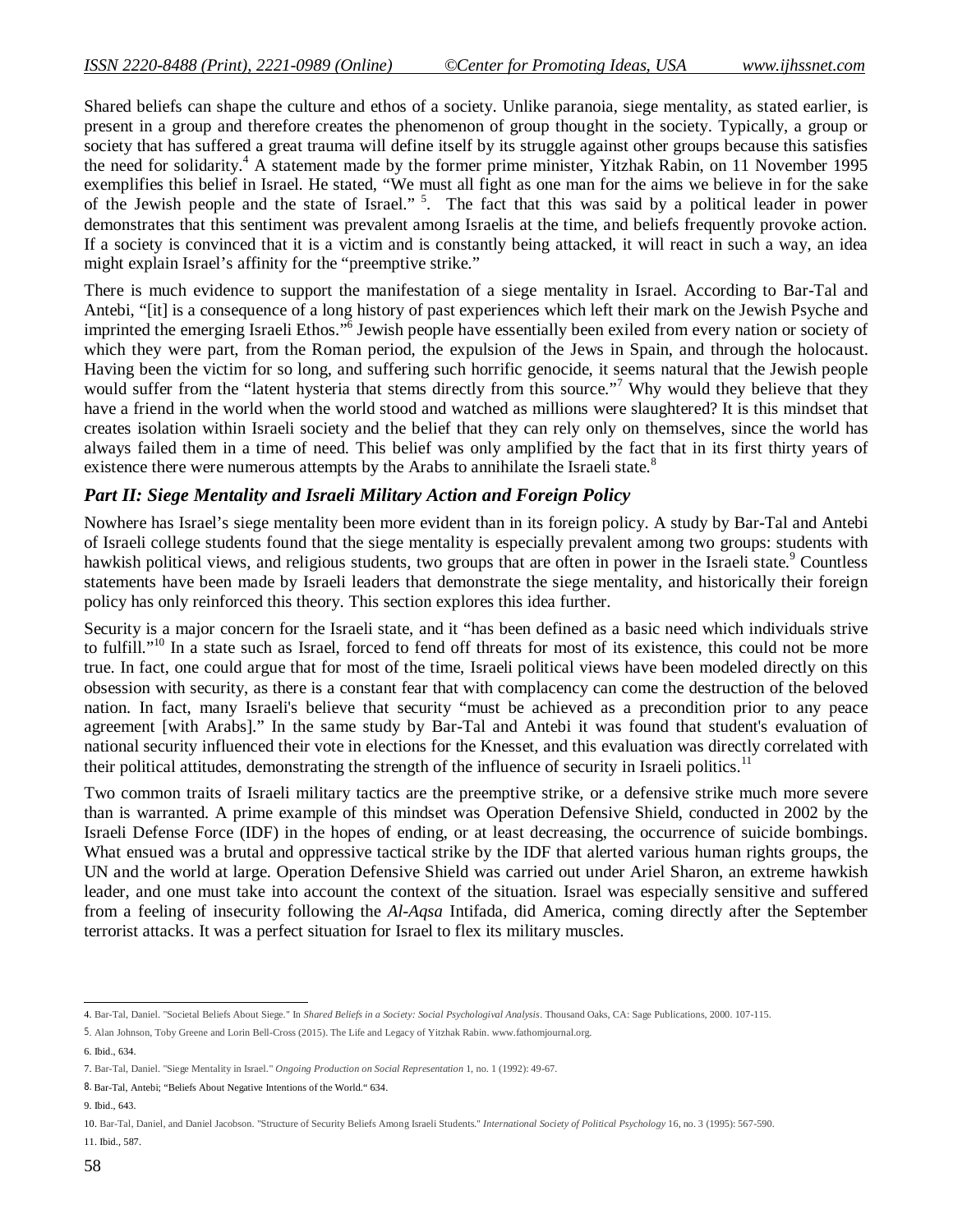Israeli troops sealed off villages that were considered "special military areas", humanitarian groups from administering aid. There were reports of Israeli troops attacking ambulances and pointlessly damaging over three thousand refugee homes. <sup>12</sup> Upon analysis of Operation Defensive Shield, one could argue that Israel's reaction was not only an attempt to diminish the occurrence of terrorist attacks being carried out by Palestinians, but was also a way to demonstrate their authority over the Palestinians and instill level of fear in the occupied territories.

Operation Defensive Shield demonstrates another aspect of siege mentality that is often seen in Israeli foreign policy, and that is a seemingly blatant disregard for international law. During this operation the IDF was criticized by the UN and other humanitarian groups for allegedly using human shields, attacking ambulances, and disregarding the presence of civilians in the areas that were being attacked. <sup>13</sup> Essentially, a group that believes that the world is against it will feel less of a need to abide by international laws, giving it a sort of "freedom of action."<sup>14</sup> Simply the name "Operation Defensive Shield" demonstrates that much of Israel's military tactics was influenced by a siege mentality. Israel launched this attack in the name of "defence" against Palestinian militants who were viewed as a direct threat to the security of the Israeli state. It encouraged the belief that Israel was once again the victim, not the aggressor, which is a trademark trait of siege mentality and one that is consistently demonstrated by Israeli military action.

Operation Cast Lead was another military strike carried out by the IDF, further displaying Israel's siege mentality with regard to military action. The attack was launched in 2006 and targeted Hamas facilities and personnel in the Gaza Strip, and resulting in a withdrawal of troops in 2009. The operation originally consisted of air strikes but increased as Israeli troops and combat vehicles began to move into Gaza. A UN report estimates that close to seven thousand civilians were injured and over a thousand killed at the hands of the Israeli troops, with only thirteen Israeli lives lost, three of them civilians, an enormous disparity. The UN Human Rights Council launched an investigation into thirty-six instances where Israeli actions were thought to have violated human rights laws. In conclusion, the Council found the IDF responsible for having deliberately targeted civilians in the attack and using weapons such as white phosphorus, deemed a violation of international humanitarian law. <sup>15</sup>

Israel vehemently protested against the UN report, and true to form, "publicly announced its intention to wage an 'aggressive battle against NGOs,' which it deemed 'biased against' the country."<sup>16</sup> This statement presents the true Israeli siege mentality, in that the nation believes that it is the victim in the situation and is being targeted unjustly. By vowing that it will "aggressively battle" NGOs that have become it's enemy, Israel demonstrates typical traits of a society with a siege mentality. Rather than using a diplomatic solution and simply contesting the claims or altering their military tactics to be less belligerent, Israel instead declares war on the organizations "targeting" it.

Looking back a few years, it is worth mentioning Israel's attack on an aid fleet en route to Gaza that killed nineteen people and injured dozens. This happened in 2010 in international waters, about sixty-five kilometers off the coast of Israel. As the boat came closer to shore, Israeli forces warned the captain to explain where the boat was headed and the purpose of its trip. They flanked the ship, which diverted its course to avoid confrontation, and then fired on despite its clear humanitarian purpose. The Israeli government defended its actions by claiming that the ships were "provoking" the Israeli forces, and the Israeli military spokeswoman released a statement saying, "This happened in waters outside of Israeli territory, but we have the right to defend ourselves."<sup>17</sup> This response is interesting in that the Israeli military did not deny the attack. It acknowledged that it took place in international waters, once again displaying disregard for international law by rationalizing that the attack was executed in defence. This event demonstrates Israel's "trigger-happy" military tactics, resulting from the experience of constant terrorist attacks and perceived lack of allies.

 12. Allain, Jean. "Epilogue." In *International law in the Middle East: closer to power than justice*. Aldershot, Hants, England: Ashgate Pub., 2004. 268.

<sup>13.</sup> Ibid., 268.

<sup>14.</sup> Bar-Tal, *Shared Beliefs in a Society.* 113.

<sup>15.</sup> Pike, John. "Operation Cast Lead." Global Security.org. www.globalsecurity.org/military/world/war/operation-cast-lead.htm (accessed December 10, 2012). 16. Ibid.

<sup>17.</sup> Al Jazeera English. " Israel attacks Gaza aid fleet - Middle East - Al Jazeera English."AJE - Al Jazeera English .

http://www.aljazeera.com/news/middleeast/2010/05/201053133047995359.html (accessed December 14, 2012).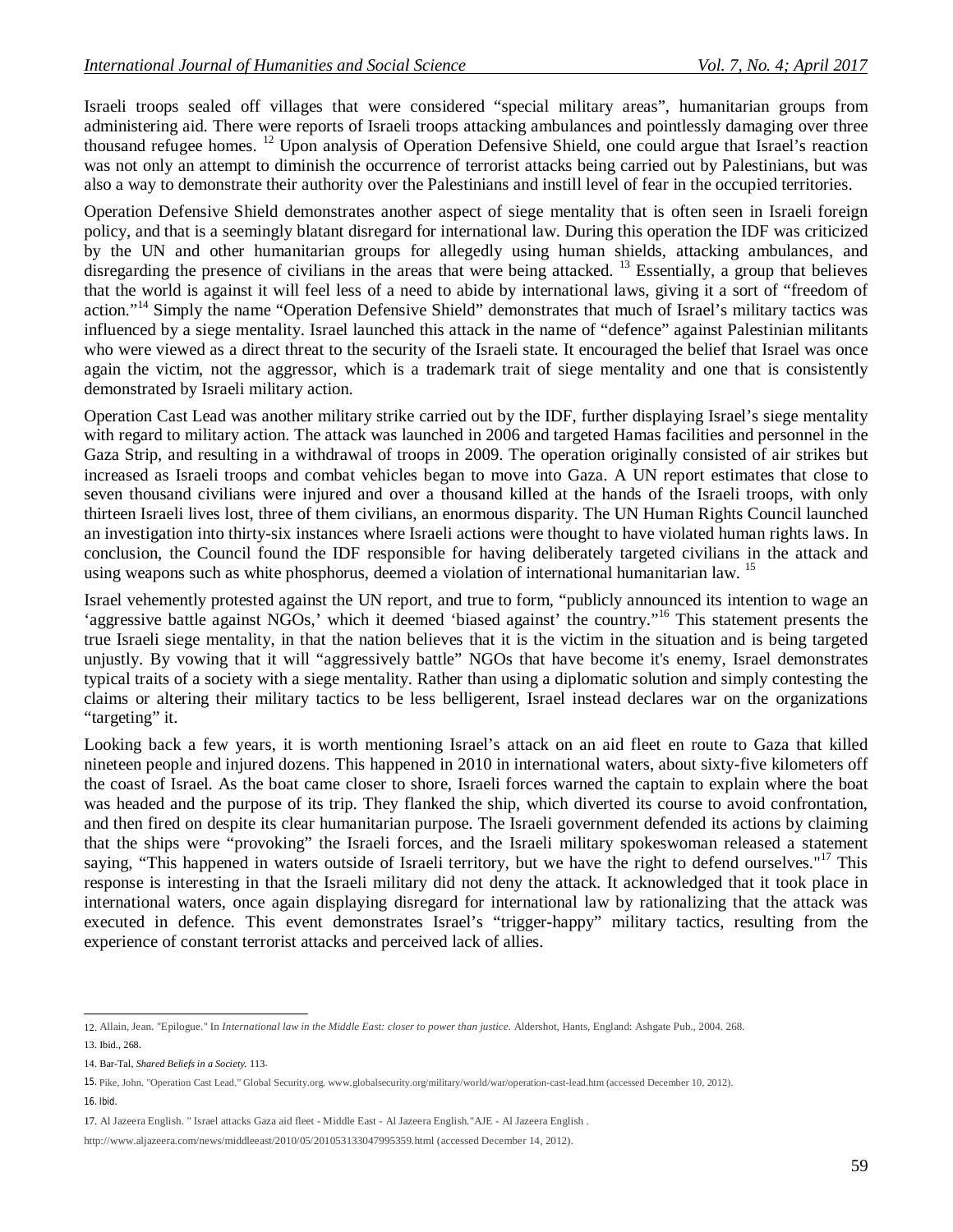The latent fear that at any point there could be an attempt to steal Israeli land from the Israelis promotes this type of unnecessarily severe military reaction that has become a trademark of the IDF.

Israeli foreign policy has been discussed in passing in this section but warrants a more detailed analysis, as it holds evidence of the existence of the siege mentality among political leaders, both past and present. It would not be unwarranted to make the claim that Israel's interests do not originate from its own terms, but rather are derived from the interest of the Arabs. In short, what is good for the Arabs is bad for Israel, and vice versa. <sup>18</sup> This point of view does not create an optimistic outlook on peace negotiations with Arabs, as it fosters the belief that even upon entering peace talks, the interest of Arabs and Israelis will always be at odds. It has been a constant view among Israeli leaders that any concession made to Arabs would be seen as a sign of weakness, since it could only naturally be considered a loss for Israel.<sup>19</sup> The Camp David accords exemplify this attitude towards Arabs. The negotiations centred around land disputes, settlements and of course, Jerusalem. Ehud Barak was extremely reluctant to offer up any land to Yasser Arafat and the Palestinians, for fear that a concession would, on the home front, be seen as an act of weakness. As Zeev describes in his analysis of Israeli foreign policy,

"Even if a given territory has no strategic value per se, and even if the Israelis are aware of that, giving it up would be interpreted by the Arabs as a sign of weakness … Israel must insist on holding on to the territories not because it needs them ... but because the Arabs want them."<sup>20</sup> Although Barak did eventually make concessions, in the view of Israeli's, by offering Palestinian custodianship of Temple Mount, he suffered for it. It was indeed seen as a political act of weakness, and Barak lost the forth coming elections to the more conservative Ariel Sharon.

Siege mentality can be used to explain another aspect of Israeli foreign policy, the mistrust of third parties in peace negotiations. In 1987 Yitzhak Shamir stated in an interview that, "We have plenty of … 'friends' in the world who would like to see us dead, wounded, trampled and suppressed."<sup>21</sup> Many believe that in order for peace to be achieved between Israel and Palestine, a third party must be involved in order to assist in navigating the delicacies of the negotiation.

Israel's siege mentality, however, is not only manifested in its relations with Arabs, but is extended to the rest of the world. This makes it difficult for successful negotiations involving a third party. In 1967 Abba Eban explained this mentality by stating, "As we looked around us we saw that the world divided between those who were seeking our destruction and those who would do nothing to prevent it."<sup>22</sup> As stated earlier, this can be attributed to the common belief in Israeli society that self-reliance is necessary, as history, namely the holocaust, has dictated that the world cannot be counted on to aid an ailing Israeli state. From the Jewish point of view, "The Holocaust does not stand alone as one grim event but is a metaphor for Jewish history itself. "<sup>23</sup> Knowing this, it makes sense that third-party negotiations become difficult in this particular conflict. Although this third party is usually the United States, which has always been a strong ally of Israel, it seems that mistrust is always present on the side of the Israeli leadership, fearing their greatest ally, could turn on them. This mentality came to a head during the Yom Kippur war when Israel moved into panic mode, a result of depleting war materials. There was "serious apprehension of the consequences of Israeli leaders losing confidence generally in the United States … fear that Israel might take desperate action that would upset American diplomatic designs …"<sup>24</sup> In essence, although Israel does find itself strong and powerful allies, in the ultimate decision its leaders fall back on the belief that the state can trust no other.

 18. Maoz, Zeev. "The Psychology of Reluctant Peacemaking." In *Defending the Holy Land: a Critical Analysis of Israel's Security & Foreign Policy*. Ann Arbor: University of Michigan Press, 2006. 482

<sup>19.</sup> Ibid., 482

<sup>20.</sup> Ibid.,.

<sup>21.</sup> "Interview with Prime Minister Shamir on Israel Television, 23 December 1987." Interview. *Israel Ministry of Foreign Affairs*. Israel Ministry of Foreign Affairs, 27 Dec. 1987. Web. 14 Dec. 2012.

<sup>22.</sup> Bar-Tal, Antebi. *Siege Mentality in Israel*. 58

<sup>23.</sup> Ibid., 51.

<sup>24.</sup> Alan, Dowty. "The Yom Kippur War." In *Middle East Crisi: U.S. Decision-making in 1958, 1970 and 1973*. Berkeley: University of California, 1984. 244.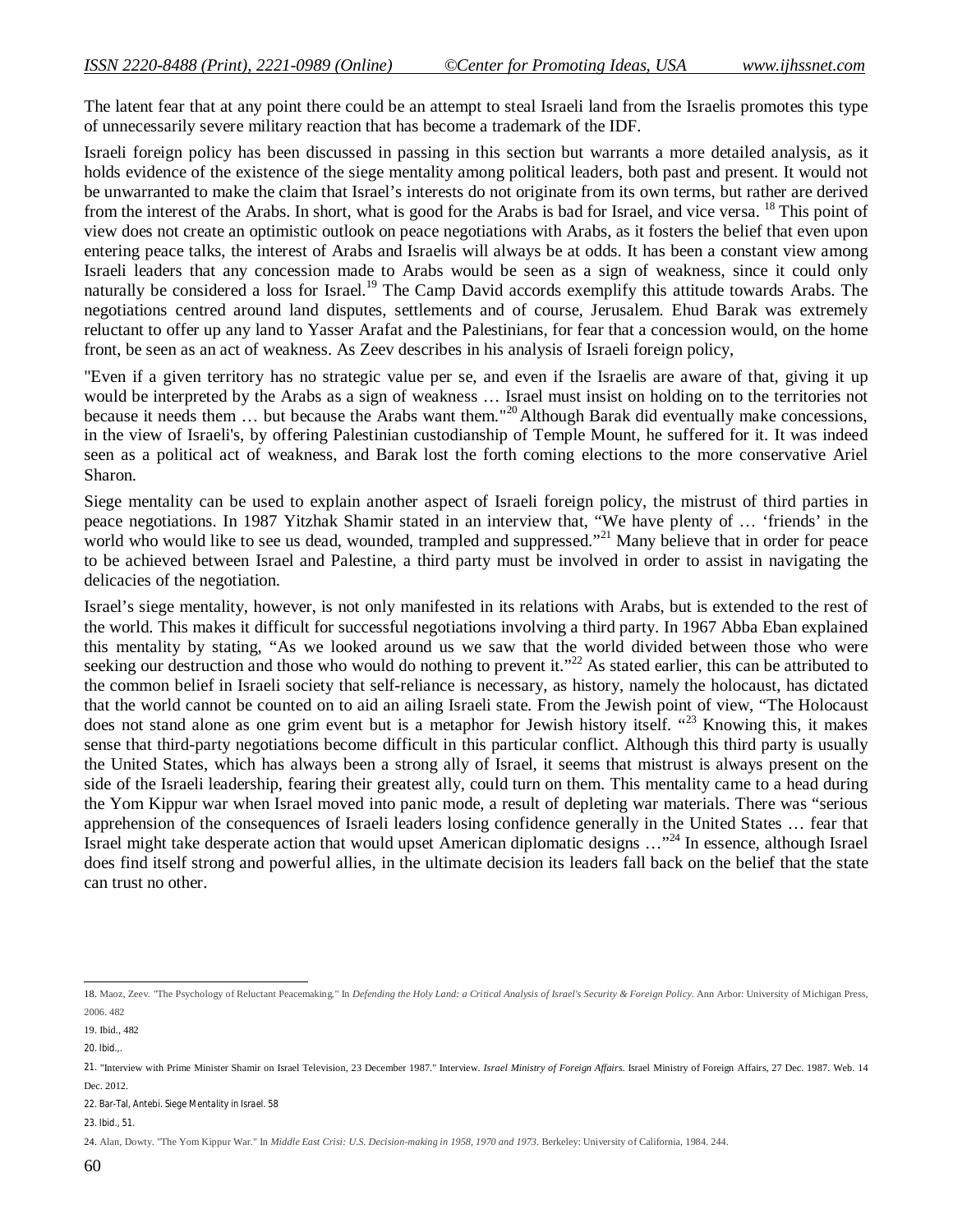## *Part III: Siege Mentality and Israeli Society and National Identity*

Siege mentality has not only shaped Israeli foreign policy, but also Israeli society as a whole. As explained above, siege mentality is a group thought. There is a widely held belief among Israeli's, and Jewish people in general, that Israel must defend itself by any means necessary against any enemy that presents itself. This section aims to explore the structure of Israeli society in general, and specifically its educational system.

The Declaration of Independence of the State of Israel is a telling description of Israeli society, as it displays the basis from which Israeli society would be crafted. It was created on the foundation of Zionist beliefs and established a "Jewish State in Israel" based on the views of Theodore Herzl. Although the document does state that "it will ensure complete equality of social and political rights to all its inhabitants irrespective of religion, race or sex; it will guarantee freedom of religion, conscience, language, education and culture; it will safeguard the Holy Places of all religions",<sup>25</sup> the fact that the declaration describes Israel as a Jewish State leaves little room for citizens of any other ethnicity of religion. This is a trait of siege mentality, in which the in-group rejects outgroups, creating an "us" and "them" situation. From this point on, the land would be Israel, and home to an ethnically Jewish State. A society with siege mentality, places great emphasis on oneness in the society, and especially when this group has been engaged in continuous conflict. A state such as Israel that has been fending off attacks and threats of annihilation for most of its existence "is unlikely to tolerate more than limited departures from the group unity."<sup>26</sup> There is pressure in Israeli society to conform, founded on the belief that this cohesiveness will help stave off any potential danger to the state. It is the idea that the entire community must support the same goal, because internal conflict could result in interference in the struggle with the enemy.<sup>2</sup>

It is important to note the tone of the beginning of the document. The first half of the Declaration reads as a sort of justification of the settlement of the Jewish people, and delegitimization of the Arabs. Delegitimization manifests itself in siege mentality, especially in societies in the midst of conflict. It provides an explanation for the conflict, and also reduces the enemy to a group that is simply an obstacle, not another group of humans that are worth negotiating with. <sup>28</sup>Upon analysis of the Israeli Declaration of Independence one can see that it emphasizes Israel's claim to the land, dating back to their expulsion at the hands of the Roman Empire. The document also places emphasis on the improvements the Jewish people have made to the land by the reestablishment of a Jewish civilization, such as the revival of agriculture and the economy. This justification implies that the Jewish people are more entitled than any other inhabitants of the land because they genuinely care for it and have an emotional investment in its prosperity. As the first formal declaration issued by the new State of Israel, the Declaration of Establishment of the State of Israel effectively delegitimized the Palestinians by essentially ignoring their existence.

It has already been established that Israeli society places strong emphasis on conformity and unity, creating group thought demonstrated in siege mentality. However it is worth exploring this further to see how exactly this has shaped Israeli society. A variety of studies have assessed Israeli mentality in relation to Arabs, and conflict in the region One of the more telling was by Arian, Talmud and Hermann in 1986, which found from a national sample that fifty-one percent of the general population of Israel believed that "The whole world is against us."<sup>29</sup> An even more telling survey conducted with Israeli youngsters between the ages 15 and 18 in 1987 found that sixty-three percent agreed with the statement, "The Holocaust is not a one-time event and can always recur", while eightyfour percent agreed that "in all the world there exists anti-Semitism, even if not expressed explicitly."<sup>30</sup> These two studies on their own demonstrate that the majority of Israeli society held beliefs similar to these. This is where the issue of conformity manifests itself in Israeli society. In a society that places emphasis on unity and oneness, common beliefs will be stronger than those of individuals, especially regarding enemies and conflict. It is for this reason that these studies hold such weight.

 25. The Declaration of the Establishment of the State of Israel.

<sup>26.</sup> Coser, Lewis A.. *The Functions of Social Conflict*. Glencoe, Ill.: Free Press, 1956. 103.

<sup>27.</sup> Daniel, Bar-Tal. "Societal Beliefs in Times of Intractable Conflict: The Israeli Case." *International Journal of Conflict Management* 9, no. 22 (1998): 13.

<sup>28.</sup> Ibid., 11.

<sup>29.</sup> Arian, A., Talmud, I., &Hermann, T. (1988). National Security and Public Opinion in Israel. Boulder, Co: Westview Press.

<sup>30.</sup> Bar-Tal, Antebi., *Siege Mentality in Israel*. 51.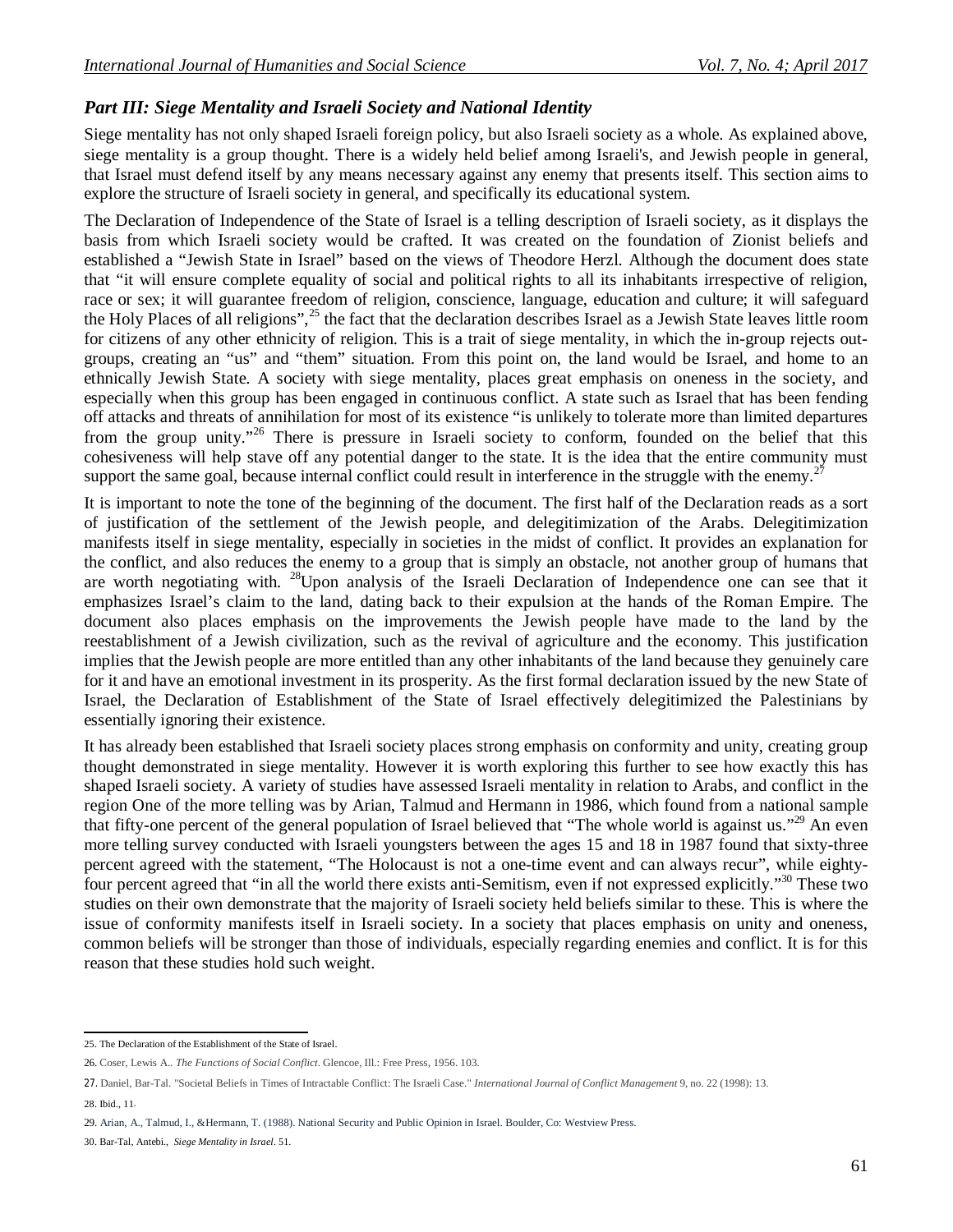When studying beliefs and the mentality of a society, it is important to emphasize those of young people, as they will dictate whether these beliefs continue or die out. They dictate the future of the society, so it is necessary to study its educational system, as this can mould the beliefs of children. Bat-Tal states that textbooks are "potential agents of mass enlightenment and/or social control."<sup>31</sup> The history of Israel's educational system is interesting. In the seventies and eighties schools followed a state mandated curriculum. Specific textbooks were chosen and specific information presented to students. From 1900 to 1948, textbooks focused on the rationalization of ownership of Israel. In the seventies and eighties they emphasized how "Arab life was transformed as a result of the progress introduced by the Jews and the Jewish State."<sup>32</sup> A study conducted in 1987 found that in high school textbooks Arabs/Palestinians were portrayed negatively sixty-three percent of the time, neutrally about thirty percent of the time and were presented in a positive light only six percent of the time. Delegitimizing labels were used about fifteen percent of the time.<sup>33</sup> The nineties saw a decentralization of education, and teachers and schools selected textbooks individually. Students were exposed to information that countered that presented without question in the past. The 2000s saw a reversal of this trend, as a result of increasing violence in the area and a change in government in 2001. The Ministry of Education attempted to re-establish control over the textbooks used in schools.<sup>34</sup> One could argue that this attempt to assert control over the curriculum was a result of the increasing violence, especially as, in a society with a siege mentality the unity of thought is of the utmost importance during conflict.

A study by Dan Porat in 2004 explored the influence that textbooks can have on a student's perception of a historical event. He selected twelfth-grade students from two separate schools in districts that historically had distinct political views, but both part of the Israeli school system. The City School, is co-educational and the majority of students either secular or from families representing the Israeli left wing. The Covenant School, is a religious academy for boys and many of the students live in settlements in the occupied territories. The political orientation of the covenant schools students is representative of the conservative right wing. <sup>35</sup> Five students were selected from the Covenant School and six from the City School. They were presented with an account of the battle at Tel-Hai, a battle between Jews and Arabs that resulted in the death of the Israeli military leader Trupeldor, who claimed that it was honorable to die for one's country. This story has typically been told in two narratives: legend-portrayed Trumpeldor as a national hero, and claimed that the Arabs were the aggressors that the Israelis were merely defending themselves, on the other hand, the accidental narrative, claimed that the situation was an unfortunate misunderstanding and assigned blame to neither party. At the start of the study, none of the students claimed to believe in the accidental version. Of the eleven students, six believed in the legendary narrative, one a mixture of the versions, and four did not sufficiently describe their beliefs. The participants were then asked to read excerpts from a textbook which presented both narratives. They wrote down their new narrative. One student from the Covenant School supported the accidental view but then added, "it is not written in this account but this is what happened" to explain his attributing fault to the Arabs after reading the accidental excerpt. The students were then asked to orally recite their narrative. Six recounted a mixed version, and five an accidental one, in which fault attributed to neither party. The study was resumed 12 months later when the researchers asked the students to write down what they remembered from the historical event. Seven of the eleven students recounted the legendary perspective, two recounted a mixed narrative and two did not remember what they had read. $36$ 

The importance of this study lies in what the one student wrote "It is not written here, but this is what happened." The students who recounted the same narrative that they had read earlier demonstrated that they selectively chose information from both sources to reinforce beliefs they already held. This could be attributed to the fact that these beliefs had already been deeply instilled in them at an earlier age.

36. Ibid., 984

 31. Bar-Tal, Daniel. "Representation of Arabs in School Textbooks." In *Stereotypes and Prejudice in Conflict Representations of Arabs in Israeli Jewish Society*. Cambridge: Cambridge University Press, 2005. 159.

<sup>32.</sup> Ibid., 159.

<sup>33.</sup> Ibid., 165.

<sup>34.</sup> Ibid., 159.

<sup>35.</sup> "It's Not Written Here, but This Is What Happened: Students' Cultural Comprehension of Textbook Narratives on the Israeli-Arab Conflict." *American Educational Research Journal* 41, no. 4 (2004): 963-996.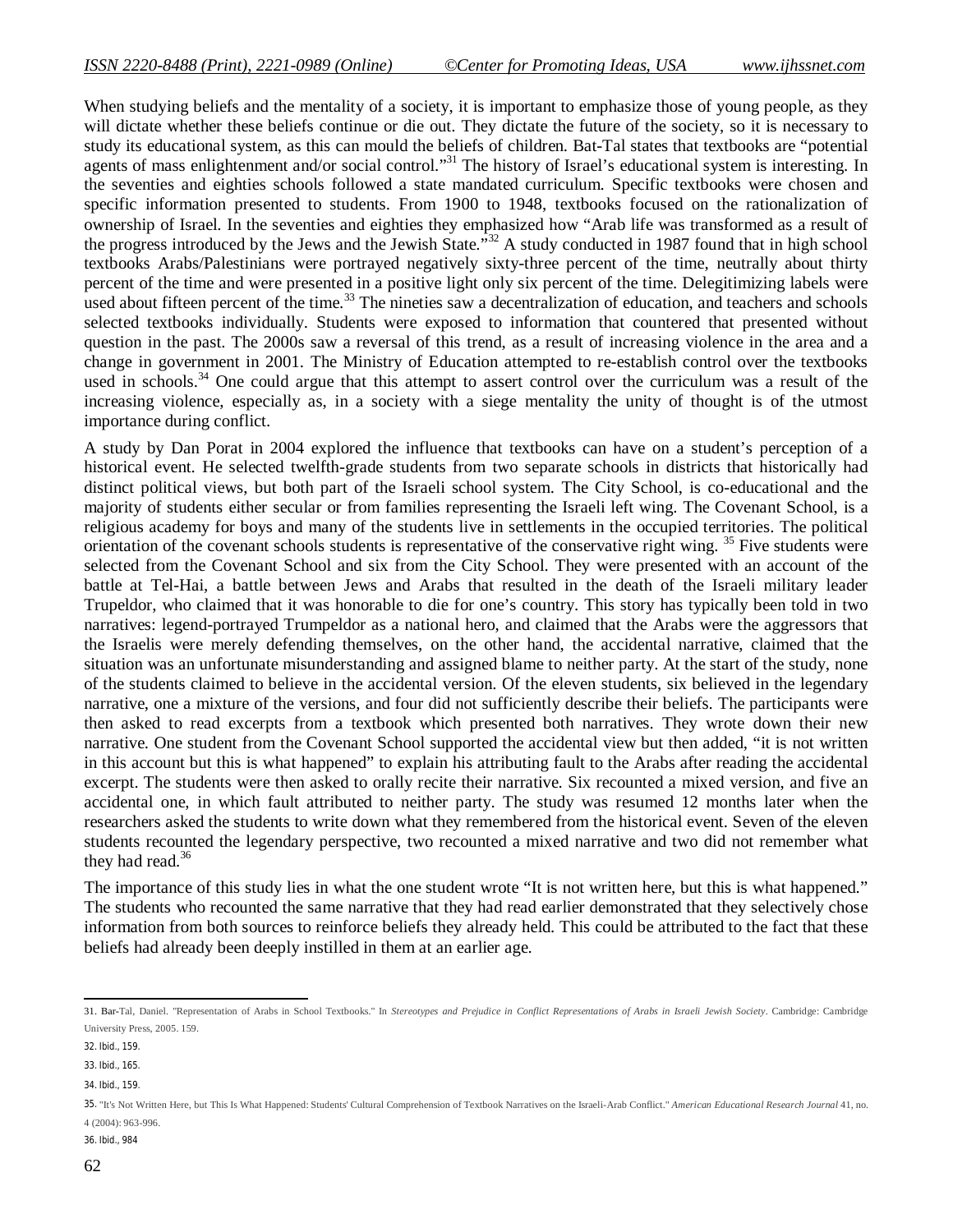This idea, coupled with the fact that the majority of Israeli textbooks depict Arabs in a negative light, does not lend itself to an optimistic outlook on peace from young Israeli students. Taking into account general societal beliefs about Arabs in Israel, students could be entering the Israeli educational system with negative views of Palestinians and Arabs in general, and using textbooks to reinforce this belief. Even if the textbooks do present "neutral" or "positive" information about Arabs, Porat's study would claim that students select the information from textbooks that reinforce their already negative beliefs, a vicious cycle that does not show great signs of being broken.

## *Part IV: The Possibility of Elimination or Diffusion of Siege Mentality in Israel*

According to Daniel Bar-Tal, siege mentality is "a consequence of a long history of past experiences which left their mark on the Jewish Psyche and imprinted the emerging Israeli Ethos." He states that when a society suffers from siege mentality, it will manifest itself in the education, politics and culture of the society  $37$  Siege mentality is a viable and sensible way to interpret Israel's actions in the ongoing conflict with Palestine and can be used to explain various aspects of Israeli society and culture.

Israel's military actions and strategies can be attributed to it's siege mentality, as the need to protect it against any perceived threat, real or not; this is reflected in the hawk-like government that is frequently in power. A article from 2010 in *The Economist* accurately described the Israeli military policy in saying that, "Israel is caught in a vicious circle. The more its Hawks think the outside world will always hate it, the more it tends to shoot opponents first and ask questions later, and the more it finds that the world is indeed full of enemies."<sup>38</sup>

This questions whether there can ever be an Israeli state without a siege mentality. Simply stated, this means that agreement will never be completely possible, and there are several reasons for this. First, the siege mentality has proven to be a blockade in peace negotiations with Palestine and bordering Arab states, and the ongoing conflict feeds into the siege mentality by causing Israel to constantly be on the defensive. Secondly, it is impossible to completely erase the siege mentality from Israeli society as it is based in history, a result of severe traumas inflicted on the Jewish people. Thirdly, the siege mentality is encouraged by political and educational mechanisms, fostering a people who see themselves as victims in an indifferent world.<sup>3</sup>

It might be possible, however, to reduce the prevalence of the siege mentality, and there have been points in Israeli history that have seen it weaken. One example came after the 1967 war that saw an impressive Israeli victory over the Arab states.<sup>40</sup> In this situation, a reduction in the siege mentality would have made sense, as the victory showed that Israel could defend itself against its enemies, assuaging the ever-present fear of annihilation.

As discussed earlier, the educational system in Israel serves as a facilitator of Israel's siege mentality. In the seventies and eighties this came to a head when the Ministry of Education standardized the school curriculum. Students were taught a specific account of Israeli history using textbooks was deemed accurate by the Ministry; however, they usually delegitimized Arabs and portrayed them in a negative light, or even as the enemy. In the nineties teachers and schools were given freedom to choose their own teaching materials, allowing for a different perspective to be presented to students. Of course, school is not the only way that information is presented to students; a great deal of conditioning comes through the media and especially parental beliefs.

Bar-Tal suggests that one way to eliminate the siege mentality is by "introducing new channels of information,"<sup>41</sup> and this could be done by using new, more neutral textbooks in the Israeli school system. In fairness, a variety of textbooks have been published in recent years, used in Israeli schools, that take a much more even-handed approach to the Israeli-Palestinian conflict. One of the books designed for elementary school pupils, entitled, "*We and Our Neighbors*" gives a more positive depiction of the neighboring Arab states, evident simply from the benevolent and inclusive title. By changing the way information is presented to children, it may be possible to diminish siege mentality in future generations, leading to a more manageable peace process.

 37. Bar-Tal, Antebi. "Beliefs about Negative Intentions of the World." 634-636.

<sup>38.</sup> "Israel and the World: Israel's Siege Mentality." *The Economist*, June 3, 2010. http://www.economist.com/node/16274081 (accessed December 13, 2012).

<sup>39.</sup> Bar-Tal, Antebi. "Siege Mentality in Israel." 64.

<sup>40.</sup> Bar-Tal. "Shared Beliefs in a Society." 109.

<sup>41.</sup> Bar-Tal. "Siege Mentality in Israel." 64.